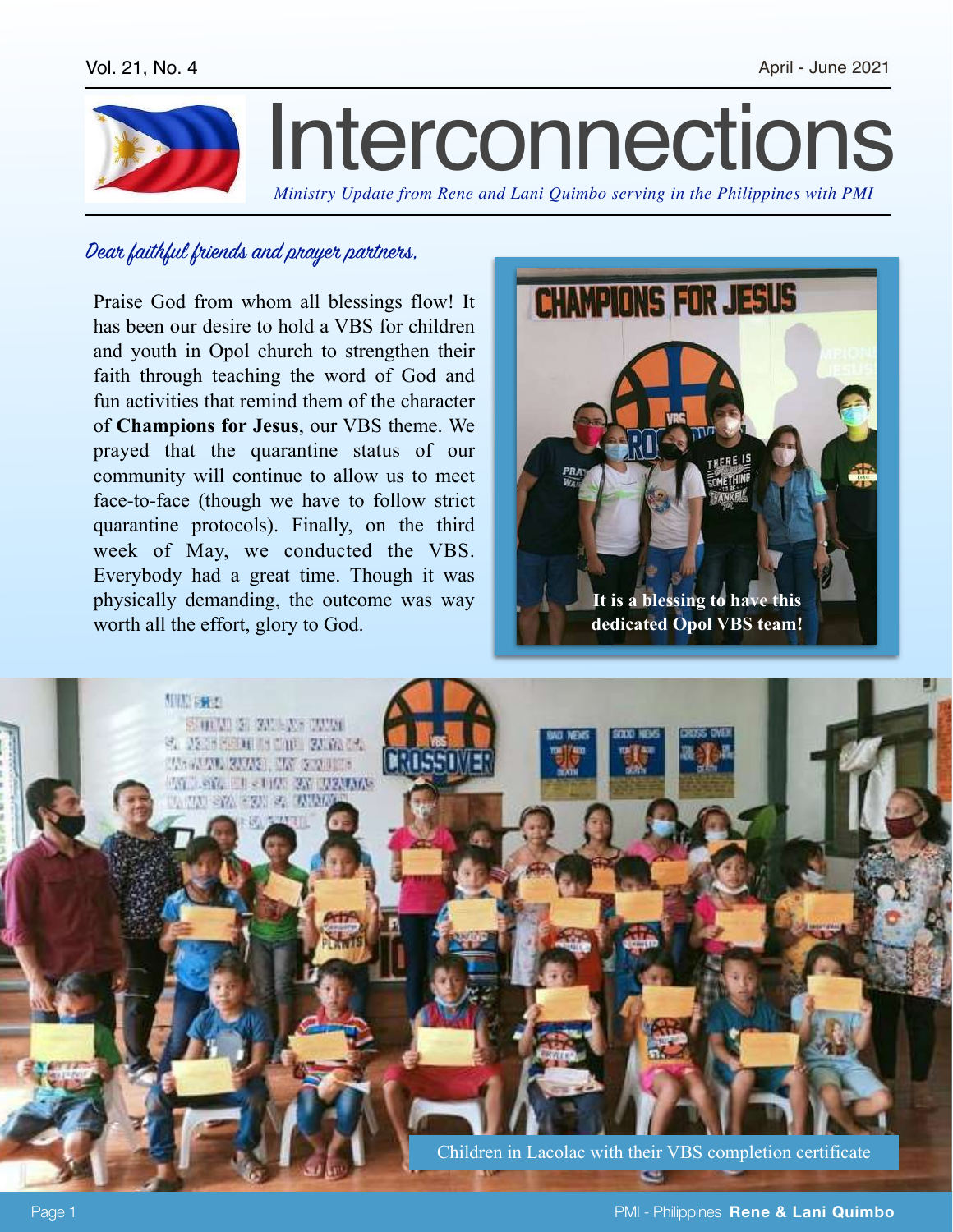Because some worshippers inquired if we could hold another church membership class, we scheduled church membership classes in the month of May. Ten people completed the classes, and gave their testimony and public profession of faith.

During the month of June, the church in Opol would be celebrating its **20th anniversary.**  However, due to rising Covid-19 cases in our province, the president of our country upgraded our community quarantine status starting June 1, all assemblies are limited to five people, and those 65 years old and above, and those 18 years old and below are not allowed to go outside of their places of residence. Since the beginning of the pandemic until now, we hold online Sunday worship services, Friday prayer meeting and Bible study, and Thursday youth fellowship online (even during the times when our quarantine status allow us to meet face-to-face) because we have families with young children and several church members with comorbidities.





Lacolac Hillside Ministry Center VBS Team Islam Iking teaching one of the youth VBS lessons

During the lockdown, we continue to hold **Bible studies through phone group chat** (not everyone has a computer and internet connection), and hold worship services in small groups (2 groups: in Bajau home, and in a Cebuano home). This June, we started holding weekly Bible study and fellowship especially for the **Bajau worshippers** where we can teach in their own language. This way, the Bajaus are more active in participation and interaction because they can better express themselves in their own language. We are grateful to the Lord for **Iking** has only one subject left to complete

his online Bible school *Graduate Diploma in Christian Education* degree. Please pray with us for the downgrading of our quarantine status so we can return to inperson worship services and other ministries.

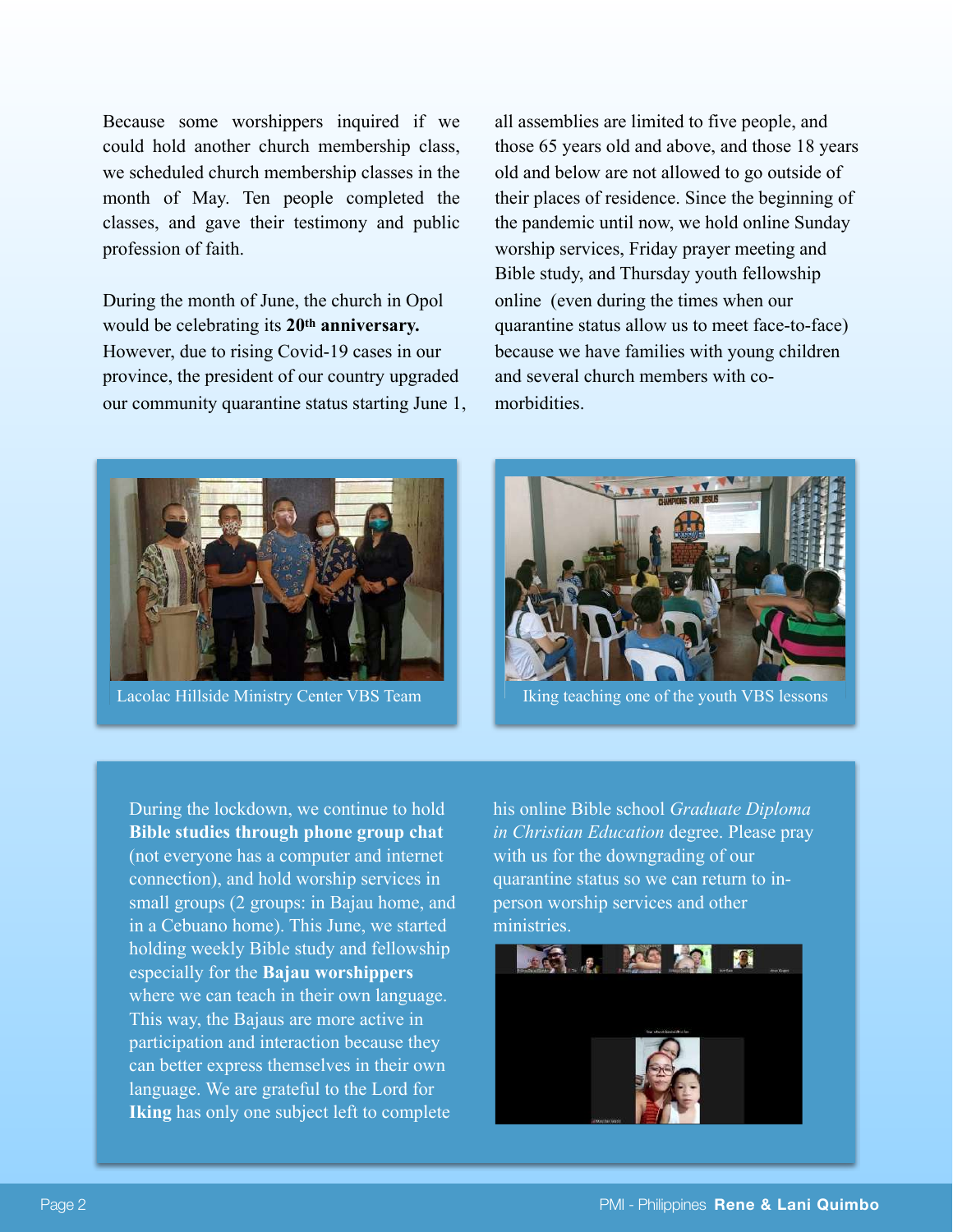In Lacolac, at the **Hillside Learning Center,** we conducted the VBS for youth and children the last week of May. We are grateful for those who prayed for us, since two weeks after the VBS, a lockdown has been declared in Lacolac due to rising Covid-19 cases. The Sunday before the lockdown, we were able to celebrate our **17th church anniversary**. We all humbled ourselves before the Lord for it is He who faithfully brought us to this day!

A **church membership class** was also held in the month of May for 9 worshippers. On June 13th, during our church anniversary celebration, the first and second batch of church membership participants gave their public profession of faith.

We are excited for the four families with whom we assisted in their farming livelihood projects (small backyard piggery, small backyard poultry, vegetable gardening such as bitter gourd, eggplant, sweet potato, and cassava). Each project is now helping each family make both ends meet.



17th church anniversary celebration in Lacolac



Public profession of faith of one of the ten participants of the recently concluded church membership class